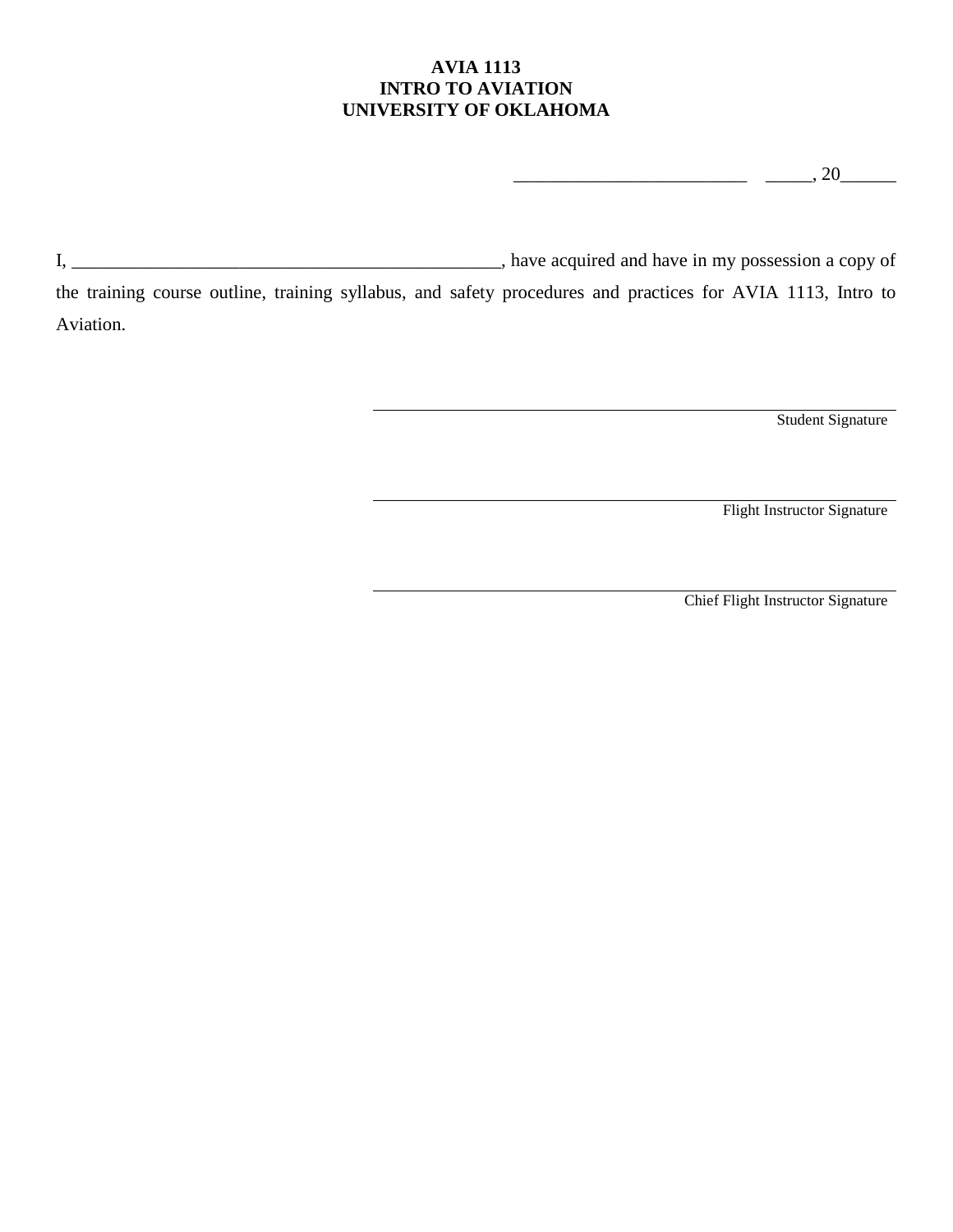# **UNIVERSITY OF OKLAHOMA DEPARTMENT OF AVIATION AVIATION 1113 SYLLABUS INTRODUCTION TO AVIATION**

**AUGUST 1, 2016**

Any student in this course who has a disability that may prevent him or her from fully demonstrating his or her abilities should contact department personnel as soon as possible to discuss accommodations necessary to ensure full participation and facilitate educational opportunities.

All copyrights and royalties to the rights holders of the intellectual property contained herein have been cleared.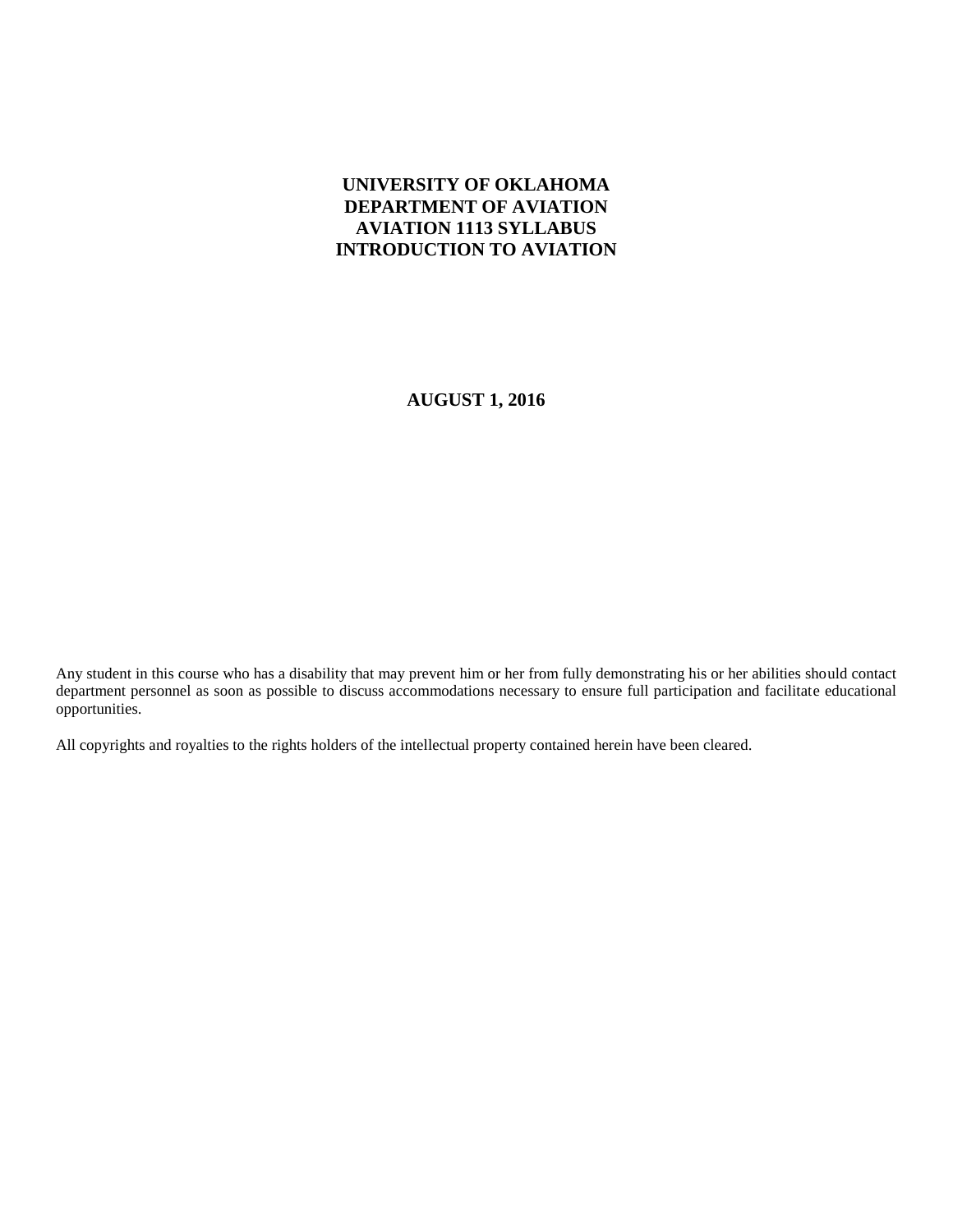

#### **PRIVATE PILOT GROUND TRAINING SYLLABUS**

### **GROUND TRAINING COURSE OBJECTIVES**

The student will obtain the necessary aeronautical knowledge and meet the prerequisites specified in Federal Aviation Regulation Part 61 for a private pilot written test. Additionally, the student will be introduced to the concepts of flying safety, professionalism, and decision making required to become a safe, competent private pilot.

## **GROUND TRAINING COMPLETION STANDARDS**

The student has demonstrated through oral discussion, written and oral quizzes, written examinations, and records that the prerequisites specified in Federal Aviation Regulation Part 61 are met and that the knowledge necessary to pass the private pilot written test has been obtained.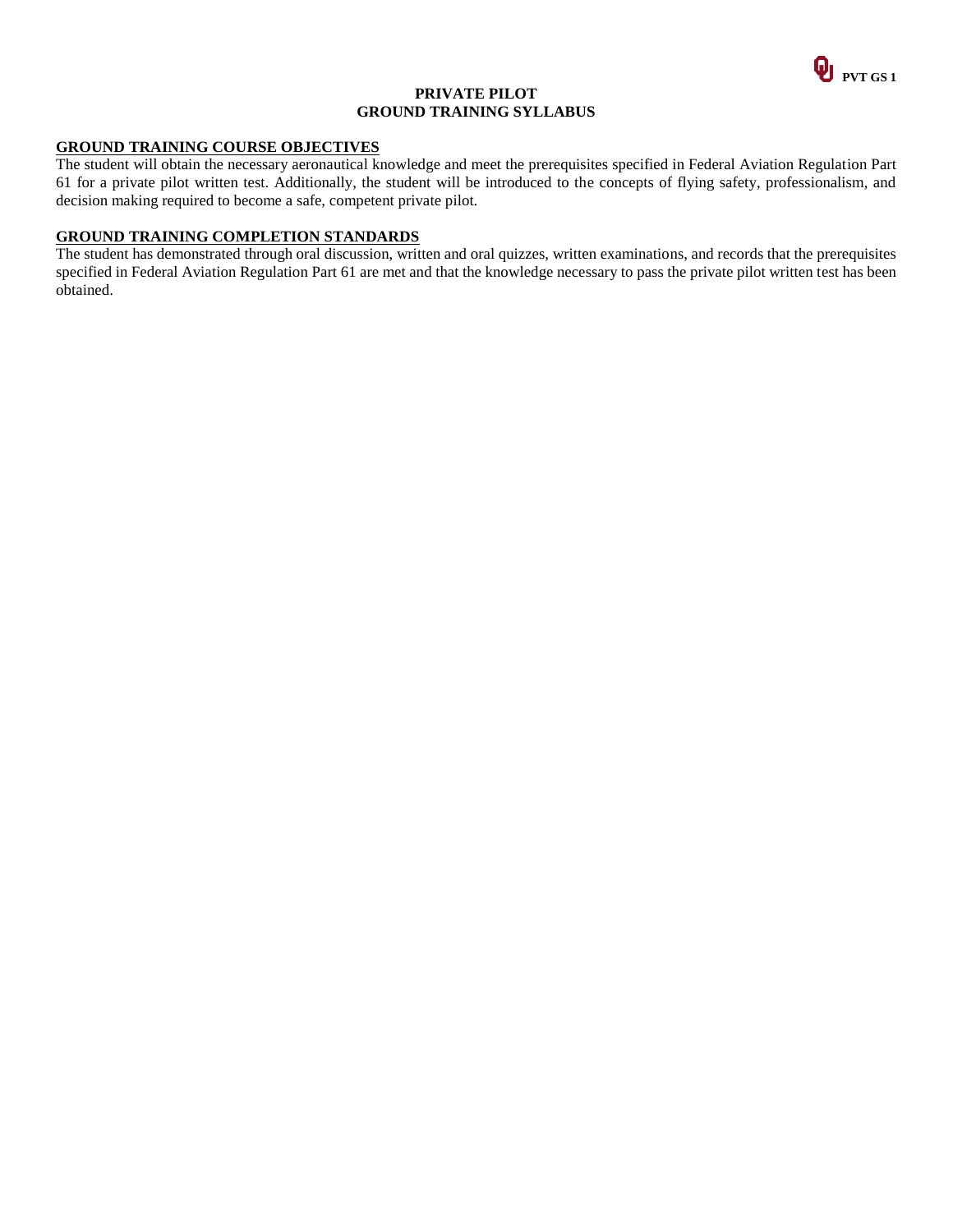

| <b>STAGE</b> | <b>LESSON</b> | <b>CHAPTER</b>  | <b>HOURS</b> |  |  |
|--------------|---------------|-----------------|--------------|--|--|
|              |               |                 |              |  |  |
|              |               |                 |              |  |  |
|              |               |                 |              |  |  |
|              |               |                 | 39           |  |  |
|              |               |                 |              |  |  |
|              |               | Review and Exam |              |  |  |

|  | Private Pilot FARs |  |  |
|--|--------------------|--|--|
|  | Review & Exam      |  |  |

| Ш            |            | h          | 2.6 |     |  |
|--------------|------------|------------|-----|-----|--|
|              |            | −          | 2.6 |     |  |
|              | $\sqrt{2}$ |            | 2.6 |     |  |
|              | 4          |            | 2.6 |     |  |
|              |            | Review     | 2.6 |     |  |
|              | ، 6        | Final Exam |     |     |  |
| <b>TOTAL</b> |            | 36.4       | 4.u | 4.u |  |

## **GRAND TOTAL: 41.0 HOURS**

Note: The Chapter and Sections referred to in this syllabus are based on the Private Pilot Manual and the Federal Aviation Regulations published by Jeppesen Sanderson, Inc, Inglewood Colorado. The hours designated for each chapter are suggested guidelines only, and may vary at the Instructor's discretion. In no case will the hours of instruction be less than the total number of hours defined in this syllabus.

\*This time allocation table to be used for college credit students.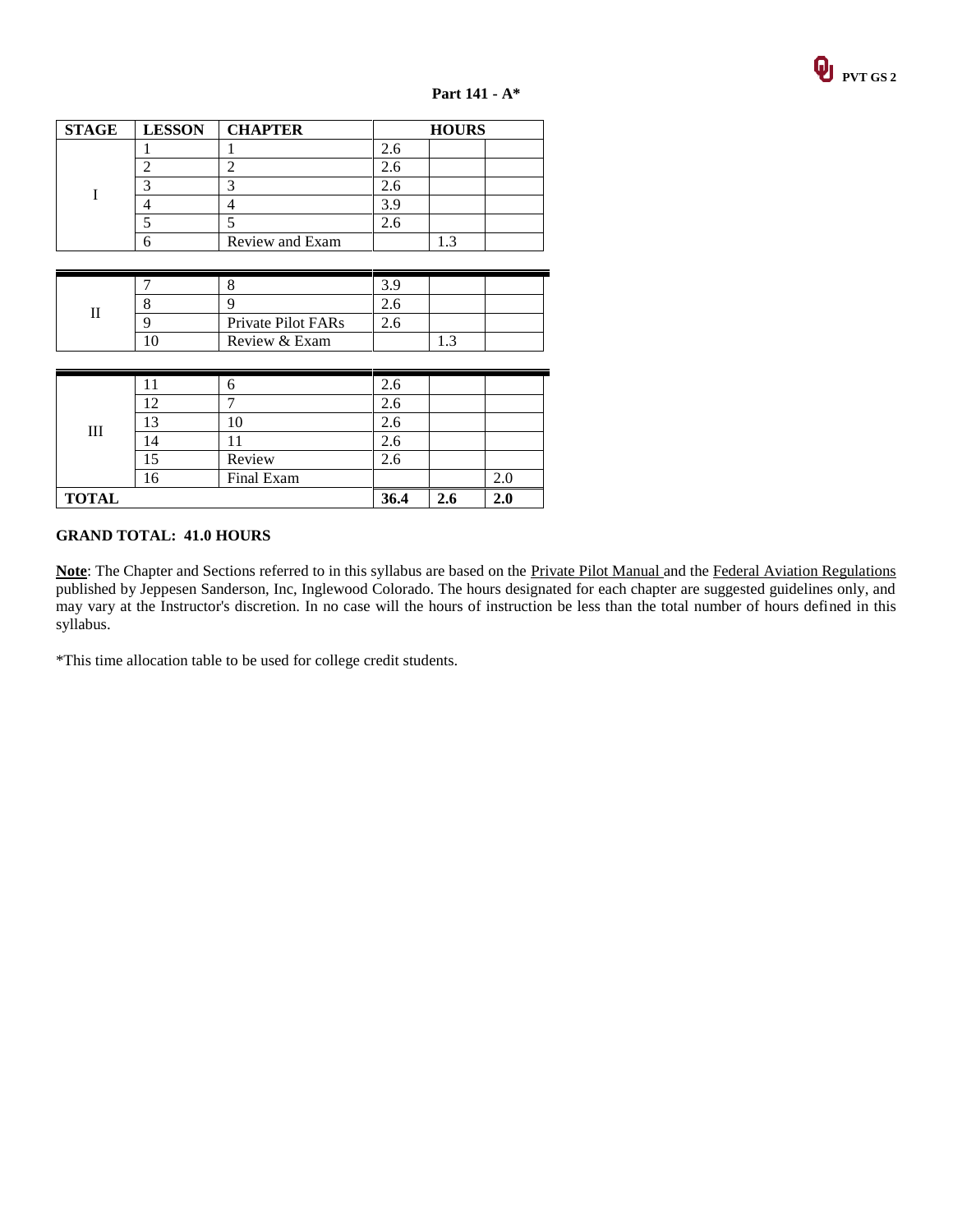

| <b>STAGE</b> | <b>LESSON</b> | <b>CHAPTER</b>  | <b>HOURS</b> |  |  |
|--------------|---------------|-----------------|--------------|--|--|
|              |               |                 |              |  |  |
|              |               |                 |              |  |  |
|              |               |                 |              |  |  |
|              |               |                 |              |  |  |
|              |               |                 |              |  |  |
|              |               | Review and Exam |              |  |  |

|  | Private Pilot FARs |  |  |
|--|--------------------|--|--|
|  | Review & Exam      |  |  |

| Ш            |   | n          | 2.6 |     |
|--------------|---|------------|-----|-----|
|              |   | −          | 2.6 |     |
|              | ∍ |            | 2.6 |     |
|              | 4 |            | 2.6 |     |
|              |   | Review     | 2.6 |     |
|              |   | Final Exam |     | 2.0 |
| <b>TOTAL</b> |   | 33.8       |     |     |

## **GRAND TOTAL – 36.8 HOURS**

Note: The Chapter and Sections referred to in this syllabus are based on the **Private Pilot Manual** and the Federal Aviation Regulations published by Jeppesen Sanderson, Inc, Inglewood Colorado. The hours designated for each chapter are suggested guidelines only, and may vary at the Instructor's discretion. In no case will the hours of instruction be less than the total number of hours defined in this syllabus.

\*\*This time allocation table to be used for non-credit students only.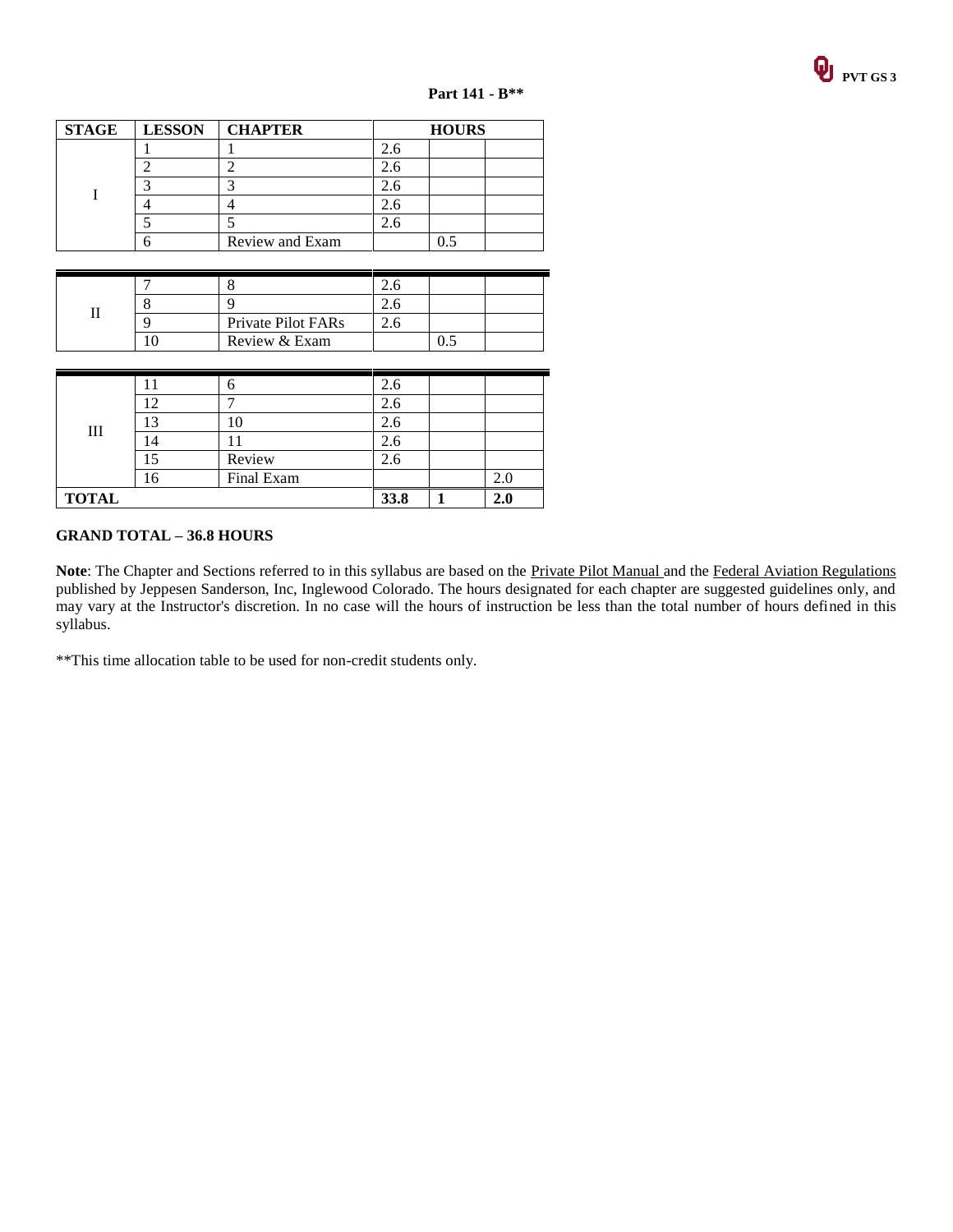

### **STAGE I**

#### **STAGE OBJECTIVE**

During this stage, the student will be introduced to airplanes and become familiar with the aerodynamic principles of flight that affect their operation. The student also will obtain a basic knowledge of safety of flight, airports, airspace, aeronautical charts, radio communications and procedures, and air traffic control services, including the use of radar. Additionally, the student will become familiar with the major components and supporting systems of the airplane. Finally, the student will become thoroughly familiar with the Federal Aviation Regulations as they apply to private pilot operations.

#### **STAGE COMPLETION STANDARD**

This stage is complete when the student has taken the Stage I written exam with a minimum passing score of 70%, and the instructor has reviewed each incorrect response to ensure complete understanding before the student progresses to Stage II.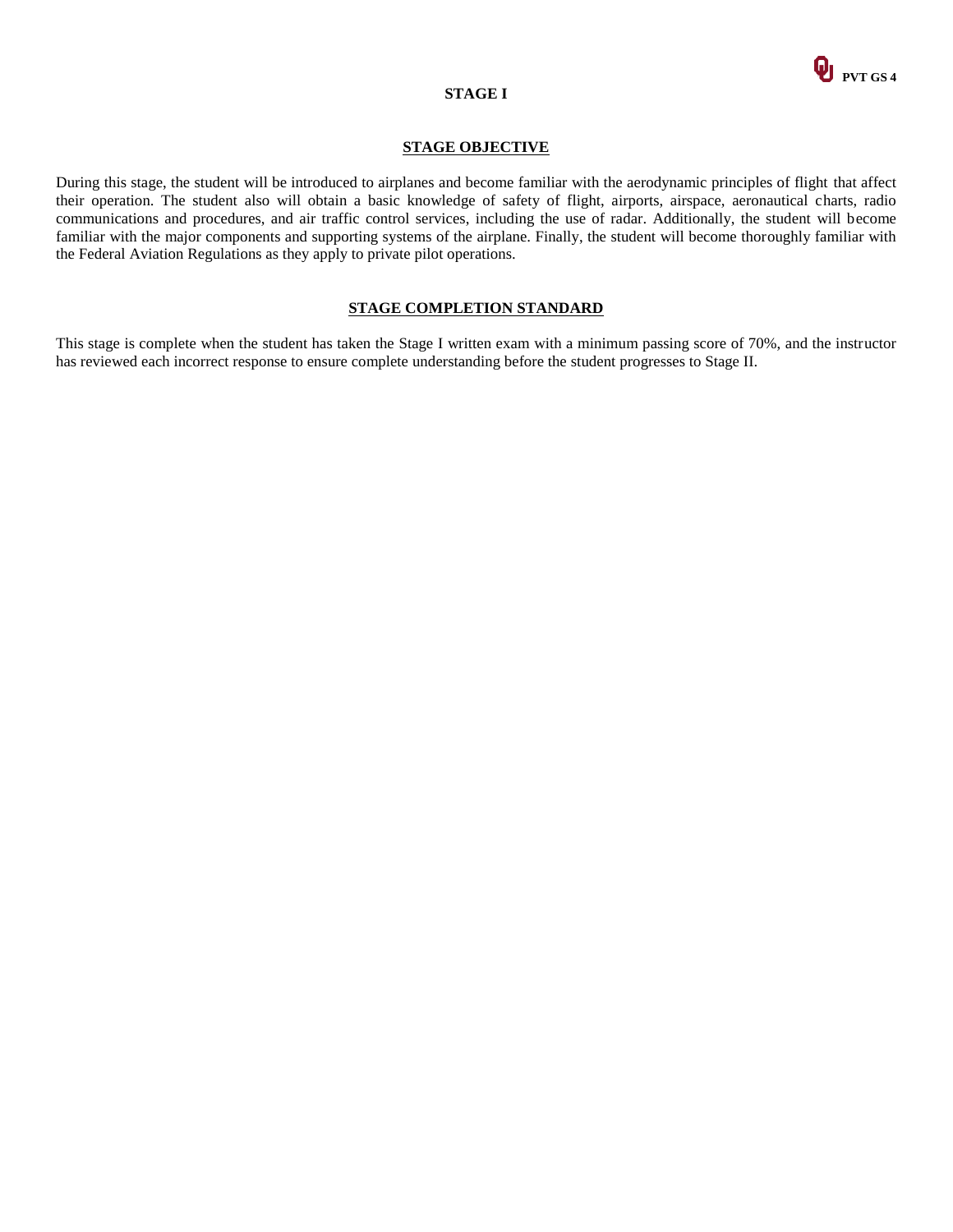

## TEXT REFERENCE: Private Pilot Manual - Chapter 1, "Fundamentals of Flight"

## **VIDEO PRESENTATION:** Private Pilot Course - Volume 1, "Fundamentals of Flight"

**LESSON OBJECTIVE:** During this lesson the student is introduced to pilot training, opportunities in aviation, and human factors in aviation.

### **CONTENT:**

Section A - "Pilot Training"

- Getting Started
- Eligibility Requirements
- Types of Training
- Private Pilot Privileges and Limitations

## Section B - "Aviation Opportunities"

- Category/Class Ratings
- Additional Pilot Certificates
- Aviation Careers

Section C - "Introduction to Human Factors"

- Aeronautical Decision Making
- Crew Resource Management Training
- Pilot in Command Responsibility
- Communication
- Resource Use
- Workload Management
- Situational Awareness
- Aviation Physiology
- Alcohol, Drugs, and Performance
- Fitness for Flight

#### **COMPLETION STANDARDS:**

Through oral quizzing and discussion, the student will demonstrate an understanding of the fundamentals of flight before progressing to Ground Lesson 2.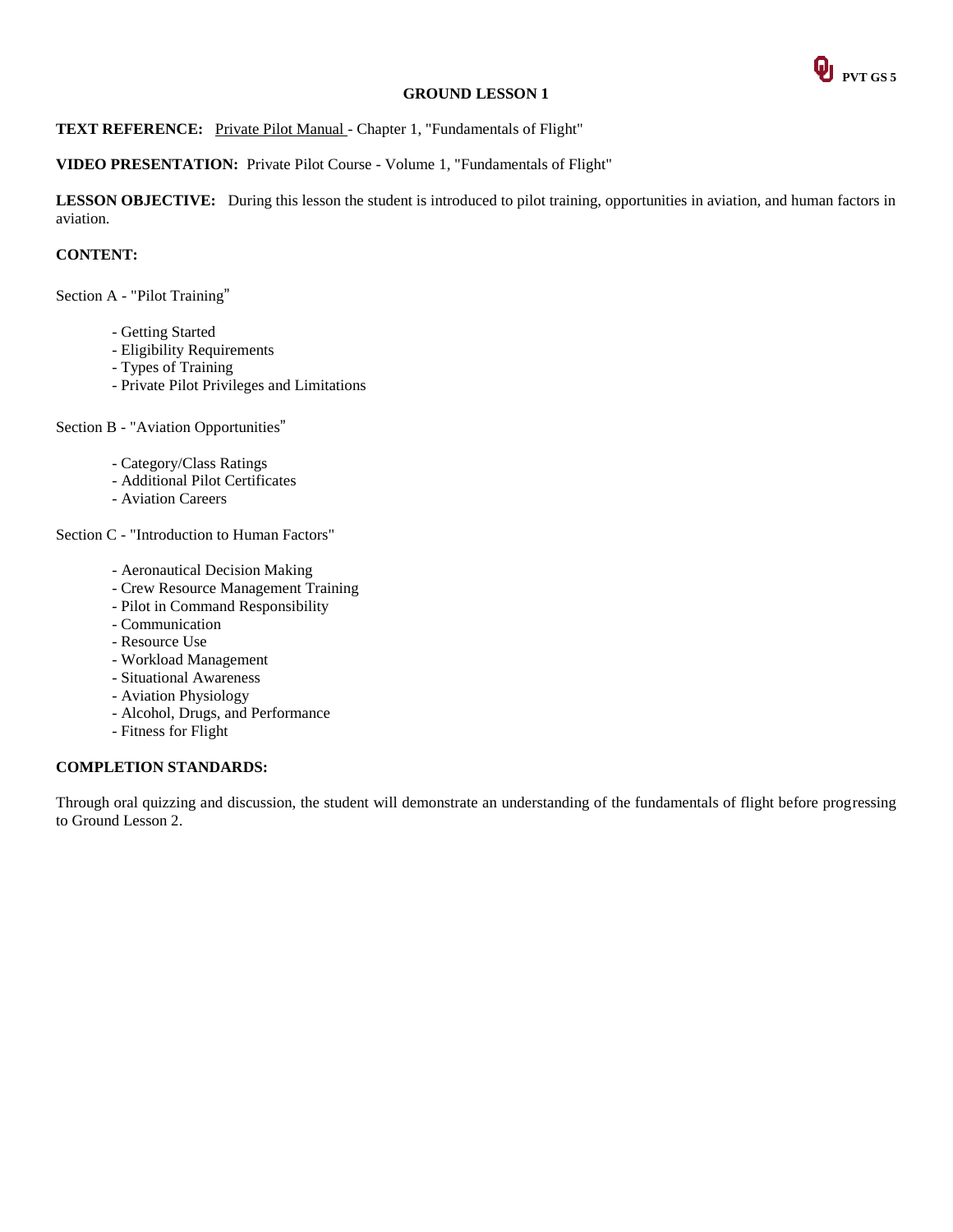

## **TEXT REFERENCE:** Private Pilot Manual - Chapter 2, "Airplane Systems"

## **VIDEO PRESENTATION:** Private Pilot Course - Part I, "Airplane Systems"

**LESSON OBJECTIVE:** During this lesson the student is introduced to airplanes, the powerplant and related systems, and the flight instruments.

#### **CONTENT:**

Section A - "Airplanes"

- Major Components
- Engine and Propeller

Section B - "Powerplant and Related Systems"

- Ignition System
- Induction System
- Carburetor Icing
- Fuel Injection and Turbocharging
- Oil System
- Cooling System
- Propeller/ Propeller Hazards
- Electrical Systems

#### Section C - "Flight Instruments"

- Pitot-Static Instruments
- Airspeed Indicator
- Altimeter
- Vertical Velocity Indicator
- Gyroscopic Instruments
- Attitude Indicator
- Heading Indicator
- Turn Coordinator
- Magnetic Compass

## **COMPLETION STANDARDS:**

The student will complete assigned questions from Chapter 2, Sections A, B, and C. Through oral quizzing and discussion, the student will demonstrate an understanding of airplanes, powerplants, and instruments before progressing to Ground Lesson 3.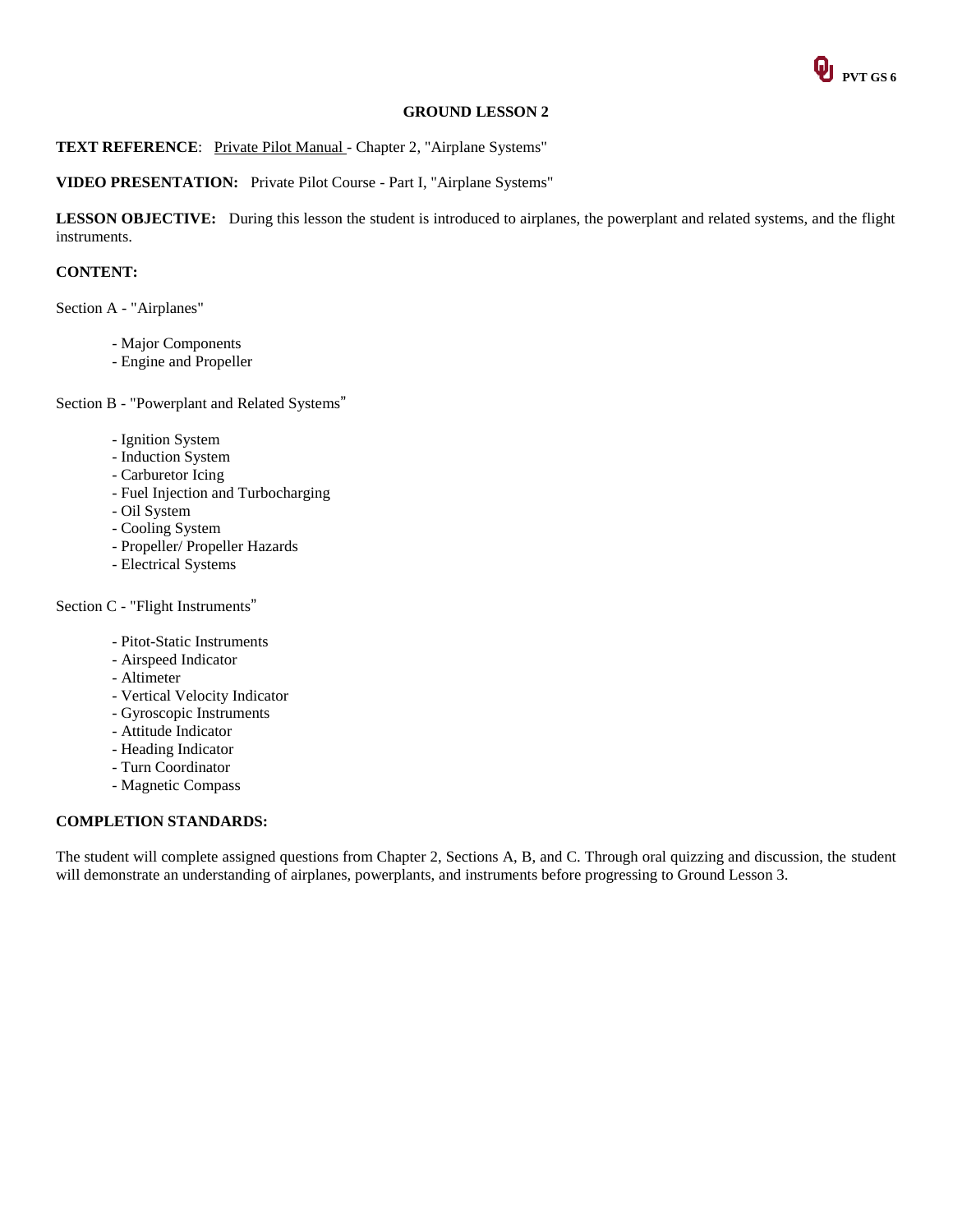

## **TEXT REFERENCE:** Private Pilot Manual - Chapter 3, "Aerodynamic Principles"

## **VIDEO PRESENTATION:** Private Pilot Course - Part I, "Aerodynamic Principles"

**LESSON OBJECTIVE:** During this lesson the student learns about the four forces of flight, aerodynamic principles of maneuvering flight, and factors affecting airplane stability. The student will gain an understanding of stall/spin characteristics as they relate to training airplanes and the importance of prompt recognition of stall indications.

## **CONTENT:**

Section A - "The Four Forces Of Flight"

- Lift
- Airfoils
- Pilot Control of Lift
- Weight
- Thrust
- Drag
- Ground Effect

Section B - "Stability"

- Three Axes of Flight
- Center of Gravity
- Longitudinal Stability
- Lateral Stability
- Directional Stability
- Stall awareness, spin entry, spins, and spin recovery techniques

Section C - "Aerodynamics of Maneuvering Flight"

- Forces Acting on a Climbing Airplane
- Forces acting on a Descending Airplane
- Forces Acting on a Turning Airplane
- Left Turning Tendencies
- Load Factor

## **COMPLETION STANDARDS:**

The student will complete assigned questions from Chapter 3, Sections A, B, and C. Through oral quizzing and discussion, the student will demonstrate an understanding of the aerodynamics of maneuvering flight, the four forces of flight, and stability before progressing to Ground Lesson 4 .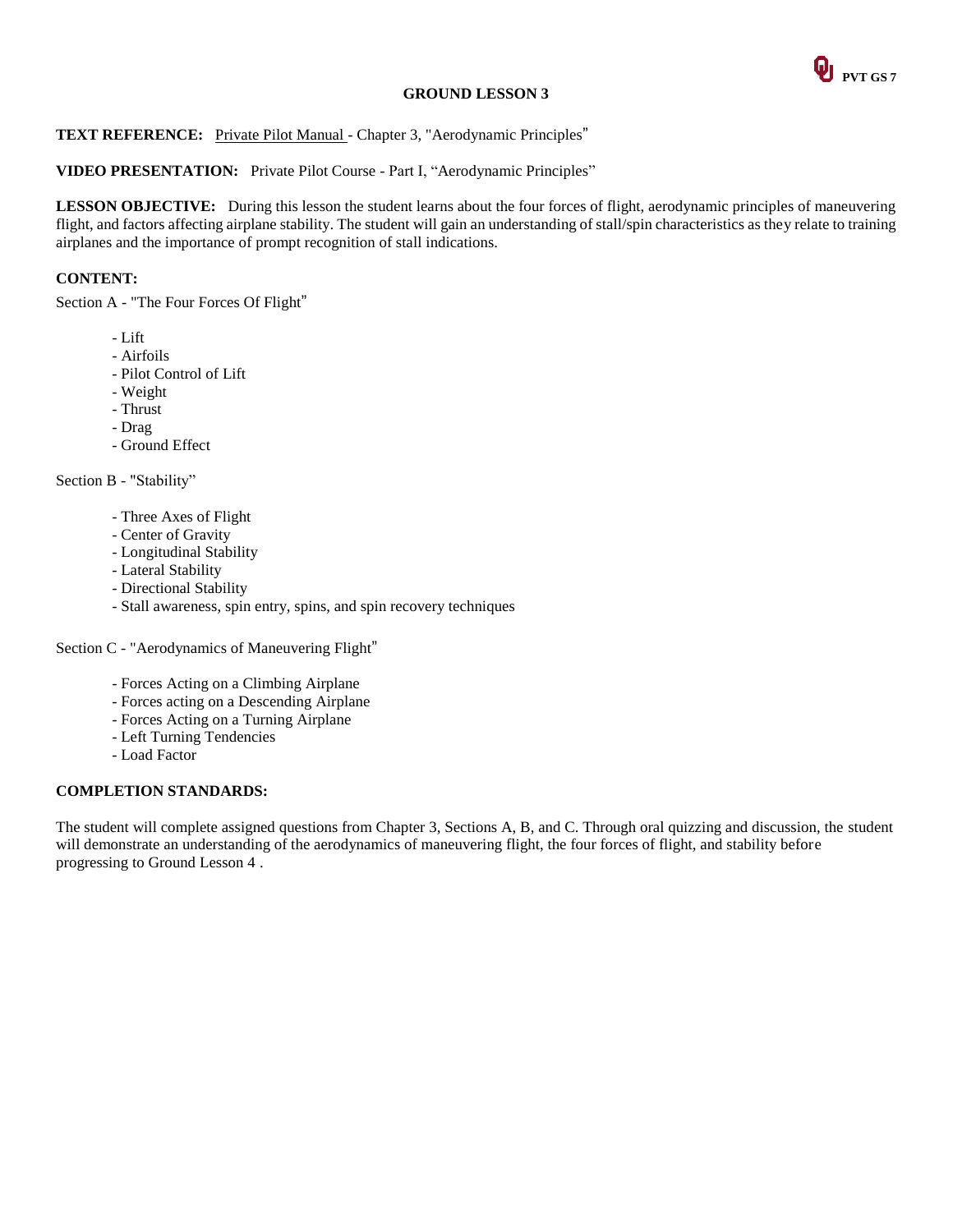

## **TEXT REFERENCE:** Private Pilot Manual - Chapter 4, "The Flight Environment"

#### **VIDEO PRESENTATION:** Private Pilot Course - Part II – "The Flight Environment"

**LESSON OBJECTIVE:** The objective of this lesson is for the student to learn important safety of flight considerations including collision avoidance, scanning techniques, right-of-way regulations, and minimum safe altitudes. The student will also become thoroughly familiar with airports, including markings and lighting aids. In addition, the student will become familiar with the different classes of airspace and aeronautical charts.

#### **CONTENT:**

Section A – "Safety of Flight"

- Visual Scanning
- Collision Avoidance
- Blind spots and Aircraft Design
- Airport Operations
- Right-of-Way Rules
- Minimum Safe Altitudes

## Section B - "Airports"

- Controlled and Uncontrolled Airports
- Runway and Taxiway Layout and Markings
- Wind Direction Indicators
- Segmented Circle
- Noise Abatement Procedures
- Glide Slope Lighting
- Airport Lighting

Section C - "Aeronautical Charts"

- Latitude and Longitude
- Topographical Information
- Obstructions
- Legend
- Symbology
- Airspace
- Airspace
- Classification
- Controlled/Uncontrolled Airspace
- Cloud Clearance and Visibility Requirements
- Class A Airspace
- Class B Airspace
- Class C Airspace
- Class D Airspace
- Class E Airspace
- Class G Airspace
- Airport Advisory Area
- Special Use Airspace
- Military Training Routes

#### **COMPLETION STANDARDS:**

The student will complete assigned questions from Chapter 4, Sections A, B, C, and D. Through oral quizzing and discussion, the student will demonstrate an understanding of the flight environment before progressing to Ground Lesson 5.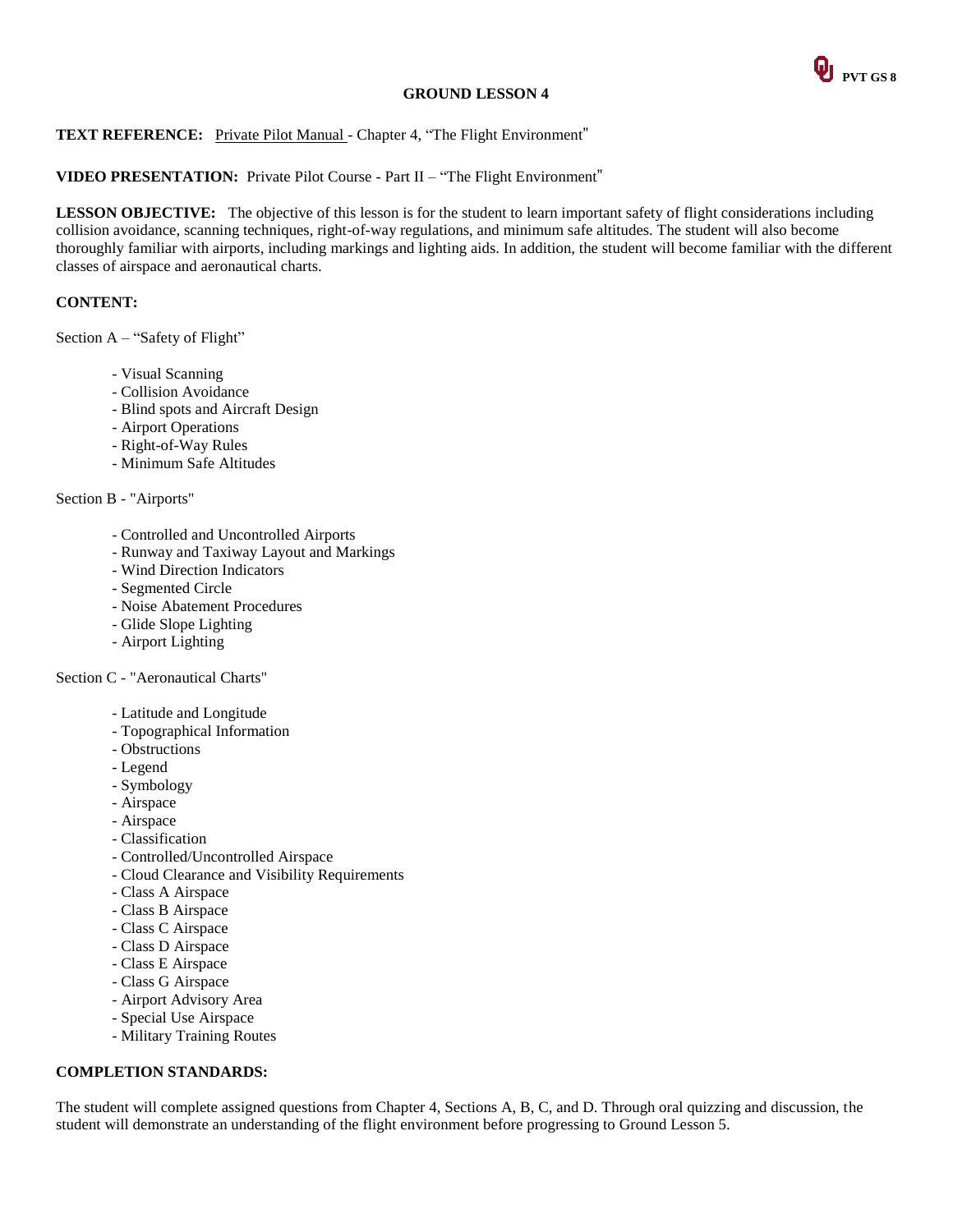

## **TEXT REFERENCE:** Private Pilot Manual - Chapter 5, "Communication and Flight Information"

**VIDEO PRESENTATION:** Private Pilot Course - Part II, "Communications and Flight Information"

**CONTENT:**

Section A – "Radar and ATC Services"

- Radar
- Transponder
- FAA Radar Systems
- VFR Radar Services
- Flight Service Stations

Section B – "Radio Communications"

- VHF Communication Equipment
- Coordinated Universal Time
- Common Traffic Advisory Frequency (CTAF)
- Controlled Airports and ATC Procedures
- Emergency Locator Transmitters (ELT)

Section C – "Sources of Flight Information"

- Federal Aviation Regulations
- Airport/Facility Directory
- Notices to Airmen (NOTAMS)
- Advisory Circulars (ACs)
- Jeppesen Information Services

## **COMPLETION STANDARDS**:

The student will complete the assigned questions from Chapter 5, Sections A, B, and C. Through oral quizzing and discussion, the student will demonstrate an understanding of communications and flight information before progressing to Ground Lesson 6.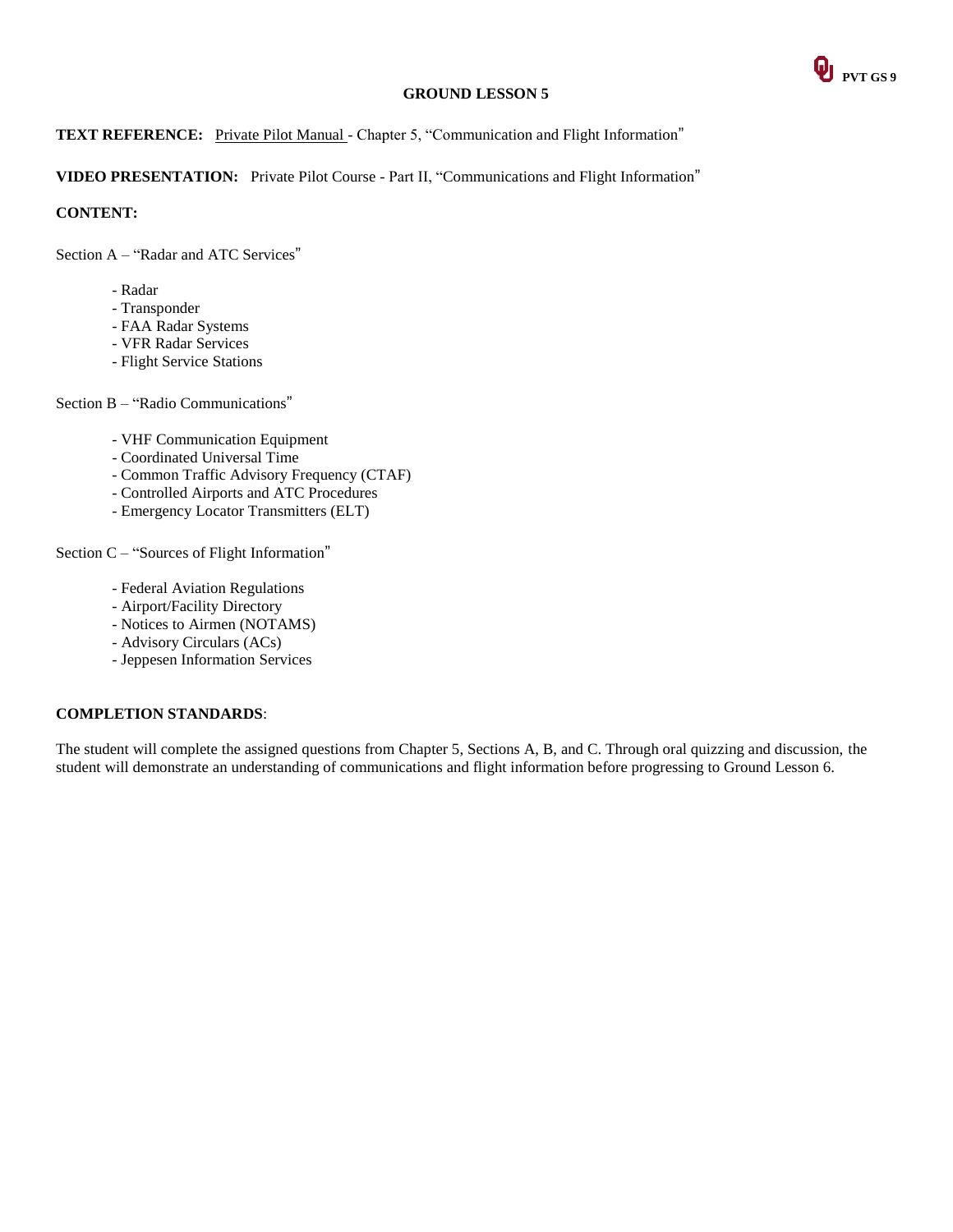

## **GROUND LESSON 6 STAGE I REVIEW AND EXAM**

**LESSON OBJECTIVE:** The exam administered during this session evaluates the student's comprehension of the material presented in Chapters 1 through 5 of the Private Pilot Manual as they apply to private pilot operations.

## **CONTENT:**

Stage I Review and Exam:

The Fundamentals of Flight Aircraft Systems and Performance The Flight Environment Communication and Flight Information

## **COMPLETION STANDARDS:**

The lesson and stage are complete when the student has completed the exam with a minimum passing score of 70%, and the instructor has reviewed each incorrect response to ensure complete understanding before the student progresses to Stage II.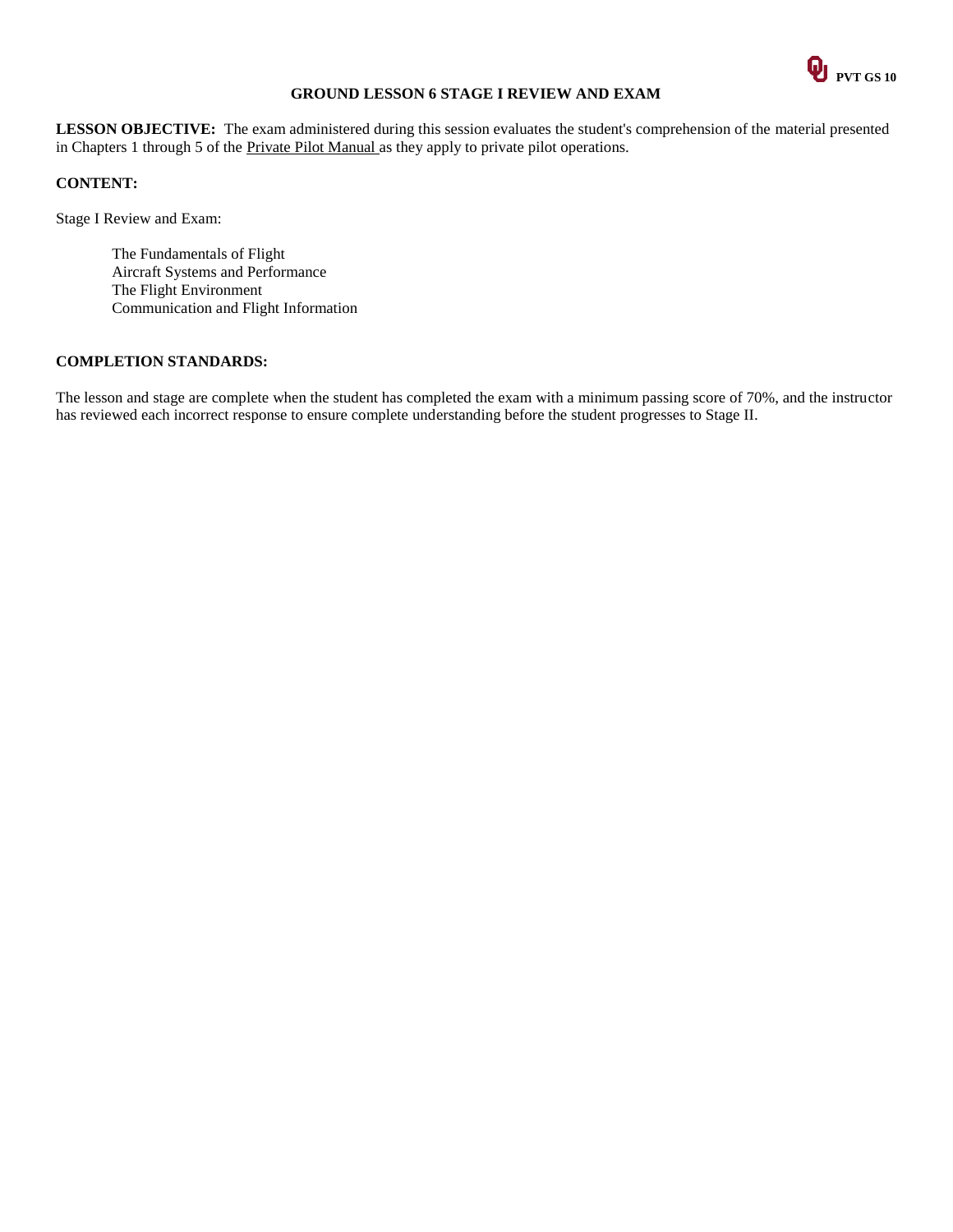

#### **STAGE II**

## **STAGE OBJECTIVE**

During this stage, the student will be introduced to meteorology and learn how to obtain and interpret the various weather reports, forecasts and charts. Additionally, the student will become familiar with weather patterns and the weather hazards associated with aviation. Finally, the student will become familiar with the Federal Aviation Regulations as they apply to private pilot operations.

### **STAGE COMPLETION STANDARD**

This stage is complete when the student has taken the Stage II written exam with a minimum passing score of 70%, and the instructor has reviewed each incorrect response to ensure complete understanding before the student progresses to Stage III.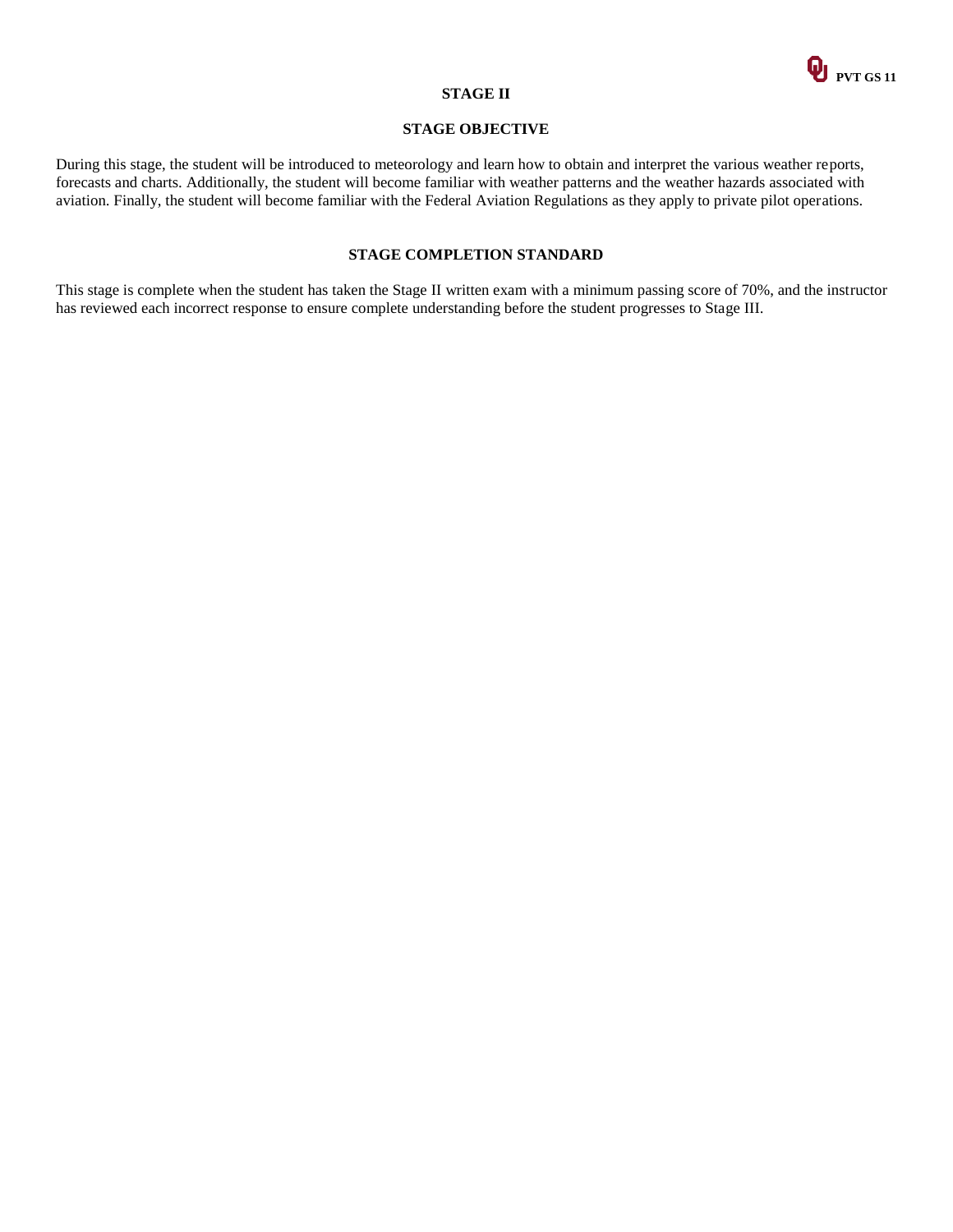

### **TEXT REFERENCE:** Private Pilot Manual - Chapter 8, "Airplane Performance"

### **VIDEO PRESENTATION:** Private Pilot Course - Part IV, "Arplane Performance"

**LESSON OBJECTIVE**: During this lesson, the student learns to use data supplied by the manufacturer to predict airplane performance and compute and control the weight and balance of the airplane. The student will also become familiar with the basic functions of the mechanical flight computer.

## **CONTENT:**

Section A – "Predicting Performance"

- Aircraft Performance and Design
- Chart Presentations
- Factors Affecting Performance
- Takeoff and Landing Performance
- Climb and Cruise Performance

Section B – "Weight and Balance"

- Importance of Weight and Balance
- Weight and Balance Terms
- Principles of Calculating Weight and Balance
- Methods of Calculating Weight and Balance
- Operating at Maximum Weight

#### Section C – "Flight Computers"

- Navigation Theory
- Time, Speed, and Distance
- Airspeed Computations
- Density Altitude Computations
- Wind Problems
- Conversions
- Electronic Flight Computers

#### **COMPLETION STANDARDS**:

The student will complete the assigned questions from Chapter 8, Sections A, B, and C. Through oral quizzing and discussion, the student will demonstrate an understanding of airplane performance before progressing to Ground Lesson 8.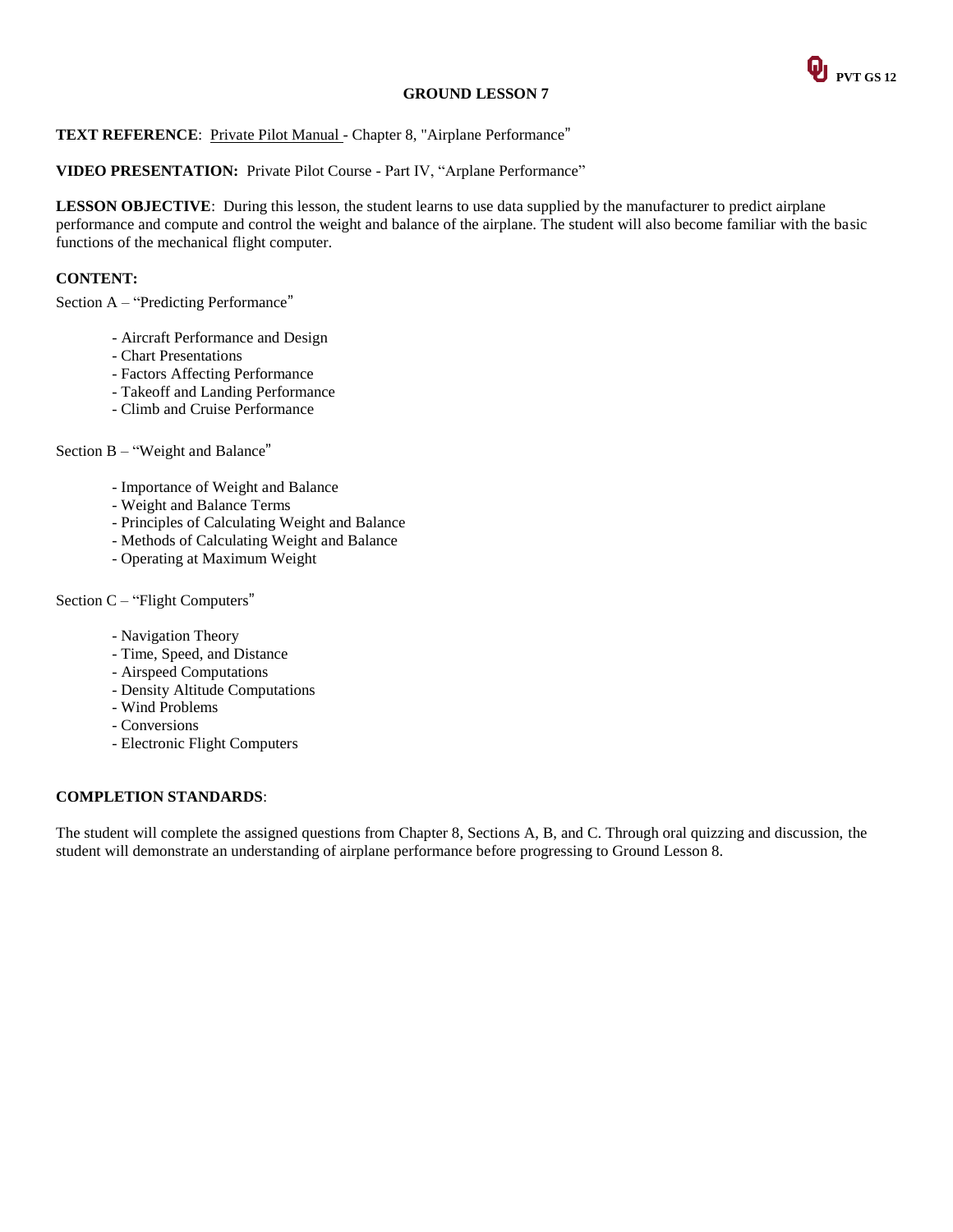

## **TEXT REFERENCE:** Private Pilot Manual - Chapter 9, "Navigation"

## **VIDEO PRESENTATION**: Private Pilot Course - Part IV, Navigation

**LESSON OBJECTIVE**: During this lesson, the student learns the basic concepts and principles of VFR navigation using pilotage, dead reckoning, and aircraft navigation systems. They student will become familiar with guidelines and recommended procedures relating to flight planning, the use of an FAA flight plan and VFR cruising altitudes.

## **CONTENT:**

Section A – "Piloting and Dead Reckoning"

- Pilotage
- Dead Reckoning
- Navigation Plotter
- Flight Planning
- VFR Cruising Altitudes
- Fuel Requirements

Section B - "VOR Omnidirectional Range"

- Principles of Operation
- VOR Ground and Airborne Equipment
- Basic Procedures and Orientation
- VOR Test Signals
- Distance Measuring Equipment (DME)

Section C – Global Positioning System (GPS)

## **COMPLETION STANDARDS:**

The student will complete the assigned questions from Chapter 9, Sections A and B. Through oral quizzing and discussion, the student will demonstrate an understanding of navigational concepts and procedures necessary to plan and complete a flight under VFR conditions before progressing to Ground Lesson 9.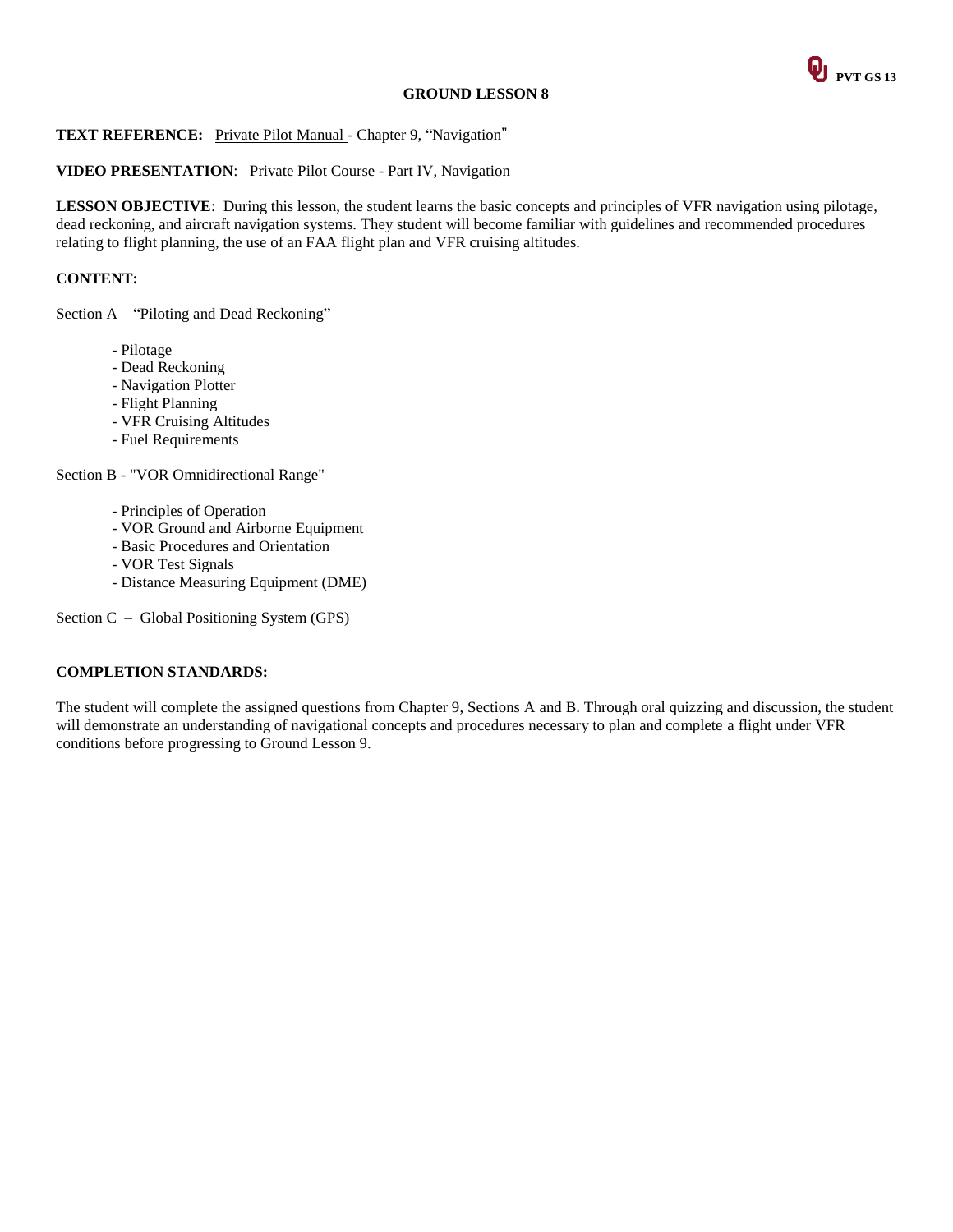

#### **TEXT REFERENCE:** Federal Aviation Regulations

**LESSON OBJECTIVE**: During this lesson, the student will study the appropriate Federal Aviation Regulations necessary for the presolo written exam, private pilot privileges, and for safe airplane operations within the National Airspace System. Additionally, the student will become familiar with National Transportation Safety Board (NTSB) accident reporting requirements.

### **CONTENT**:

FAR Part 1 FAR Part 61 FAR Part 91 NTSB 830

#### **COMPLETION STANDARDS:**

The student will complete assigned questions over the content of the Federal Aviation Regulations. Through oral quizzes and discussion, the student will demonstrate an understanding of the Federal Aviation Regulations as they apply to private pilot operations.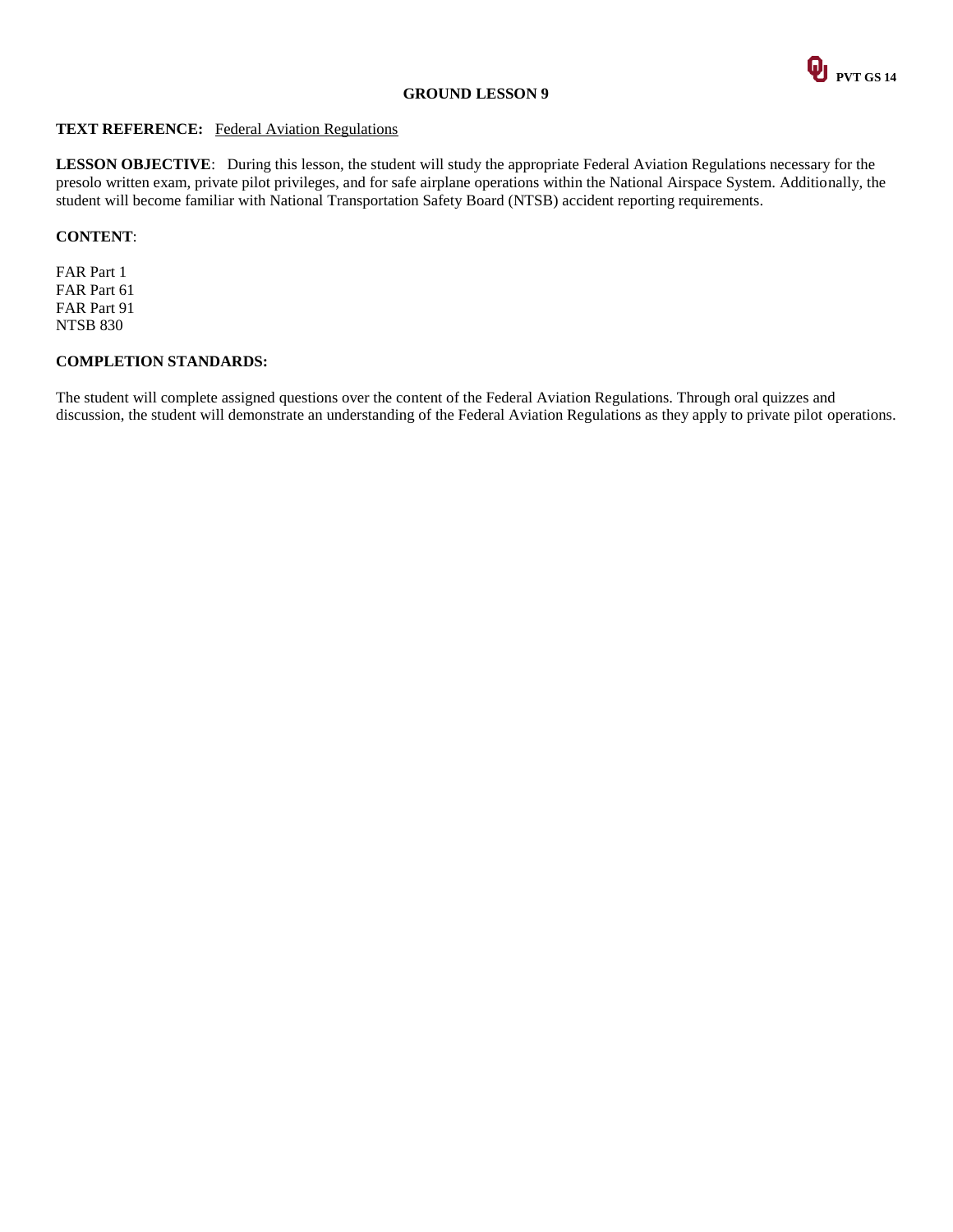

## **GROUND LESSON 10 STAGE II REVIEW AND EXAM**

**LESSON OBJECTIVE:** The exam administered during this session evaluates the student=s comprehension of the material presented in Chapters 6 and 7 of the Private Pilot Manual and the Federal Aviation Regulations as they apply to private pilot operations.

## **CONTENT:**

Stage II Review and Exam:

- Federal Aviation Regulations
- "Meteorology for Pilots"
- "Interpreting Weather Data"

## **COMPLETION STANDARDS:**

This lesson and stage are complete when the student has completed the exam with a minimum passing score of 70%, and the instructor has reviewed each incorrect response to ensure complete understanding before the student progresses to Stage III.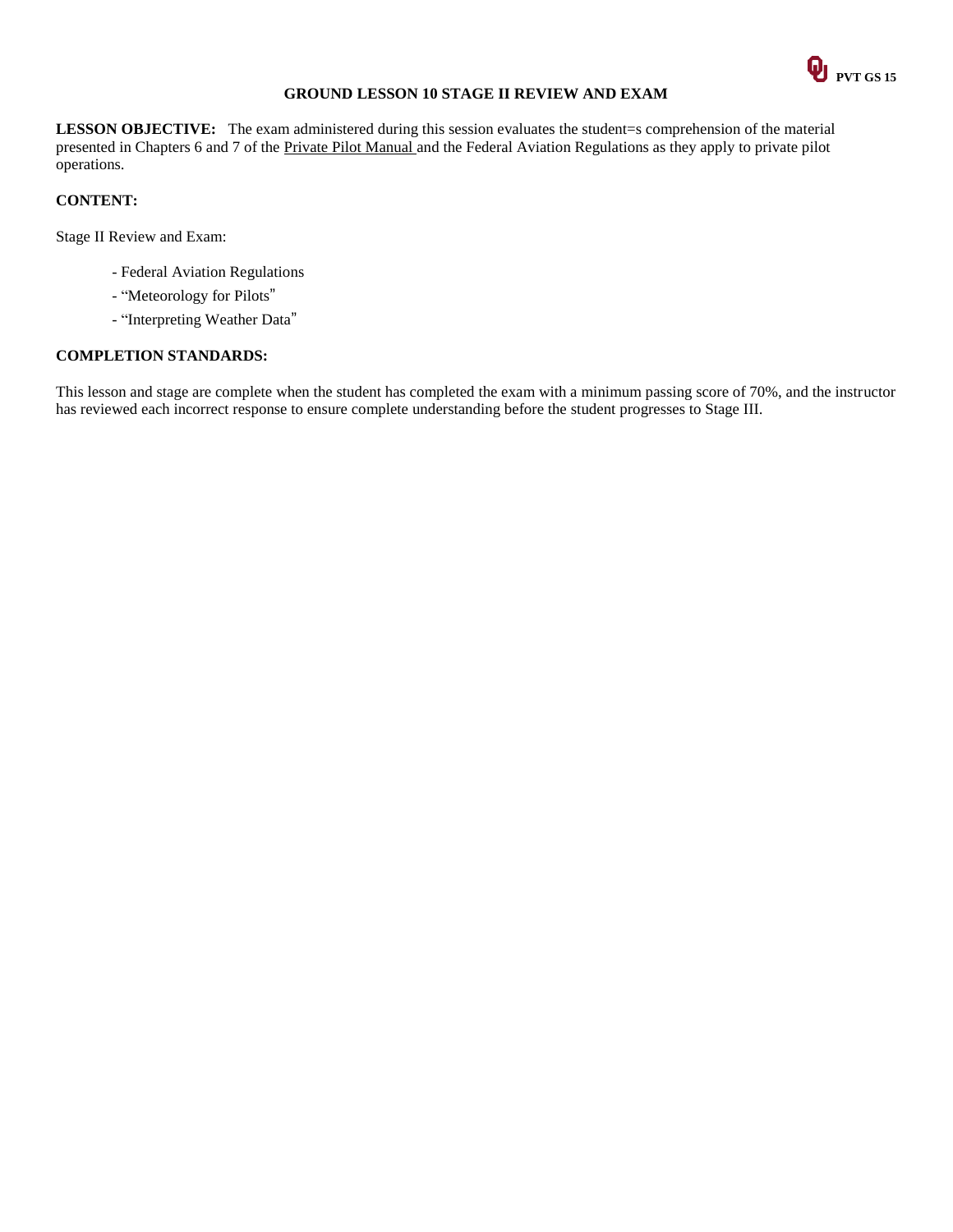

#### **STAGE III**

#### **STAGE OBJECTIVE**

During this stage, the student will learn to predict performance and control the weight and balance of the airplane. In addition, the student will be introduced to the use of flight publications, pilotage, dead reckoning and radio navigation. This includes the basic concepts of how to use aeronautical charts, plotters, and flight computers to successfully plan a cross-country flight. The student will learn to use the VOR, ADF, and advanced navigational systems. The student will be introduced to and gain an understanding of the physiological factors which can affect pilot and passengers in flight. Finally, the student will learn how to accomplish comprehensive preflight planning and gain insight into factors affecting the aeronautical decision-making process.

#### **STAGE COMPLETION STANDARD**

This stage is complete when the student has completed the Stage III review and the instructor has reviewed each incorrect response to ensure complete student understanding.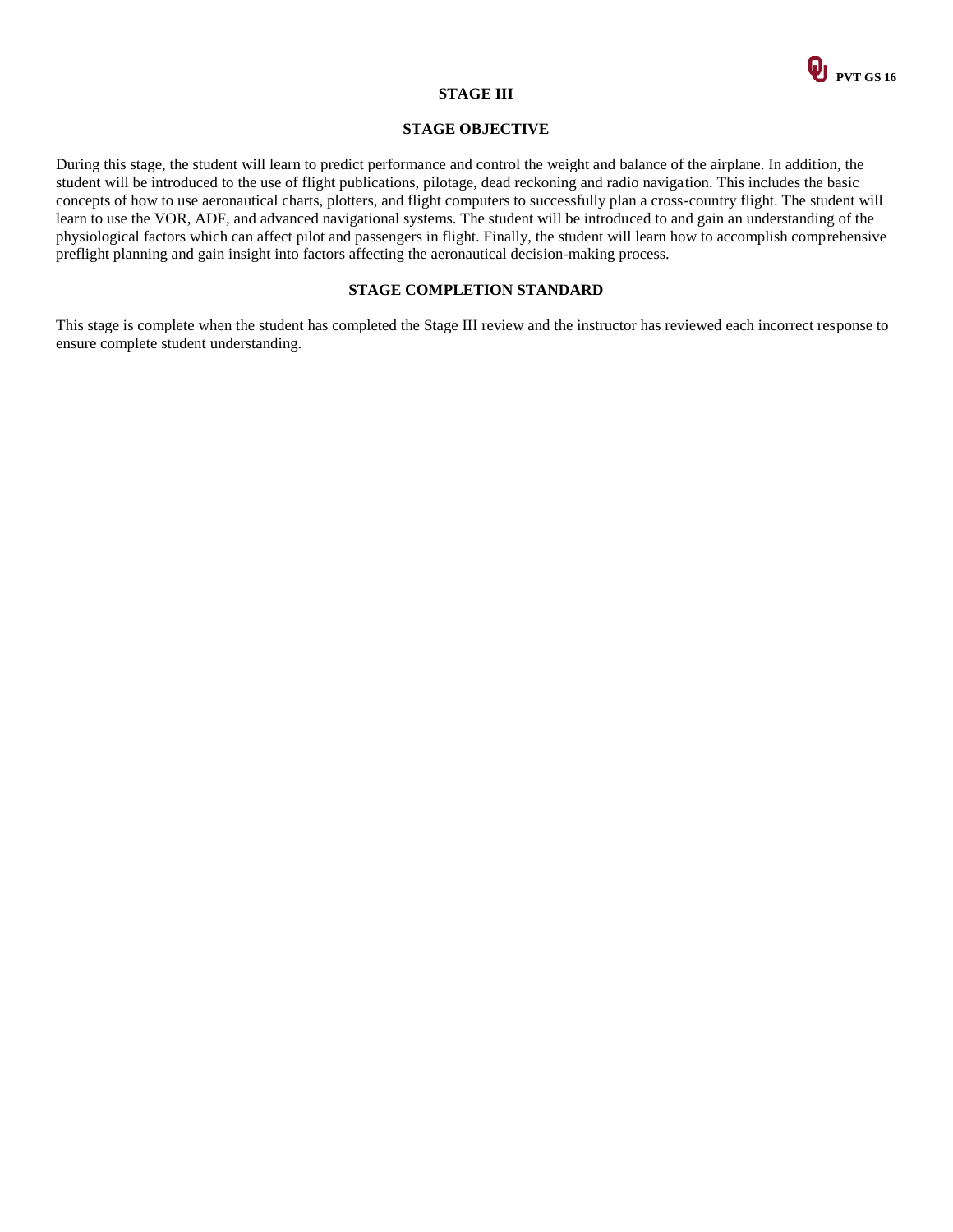

## TEXT REFERENCE: Private Pilot Manual - Chapter 6, "Meteorology for Pilots"

#### **VIDEO PRESENTATION:** Private Pilot Course - Part III, "Meteorology for Pilots"

**LESSON OBJECTIVE:** Through the study of meteorology, the student will learn the causes of various weather conditions, frontal systems, and hazardous weather phenomena. In addition, the student will learn to recognize critical weather situations from the ground and in flight.

### **CONTENT:**

Section A - "Basic Weather Theory"

- The Atmosphere
- Coriolis Force
- Wind
- Moisture
- Change of State
- Humidity

Section B - "Weather Patterns"

- Atmosphere Stability
- Temperature and Moisture
- Airmasses
- Types of Fronts

Section C - "Weather Hazards"

- Thunderstorms
- Turbulence
- Wind Shear
- Microbursts
- Convective Currents
- Obstructions to Wind Flow
- Clear Air Turbulence
- Wake Turbulence
- Icing
- Restrictions to Visibility

#### **COMPLETION STANDARDS:**

The student will complete the assigned questions from Chapter 6, Sections A, B, and C. Through oral quizzing and discussion, the student will demonstrate an understanding of basic weather theory, patterns, and hazards before progressing to Ground Lesson 12.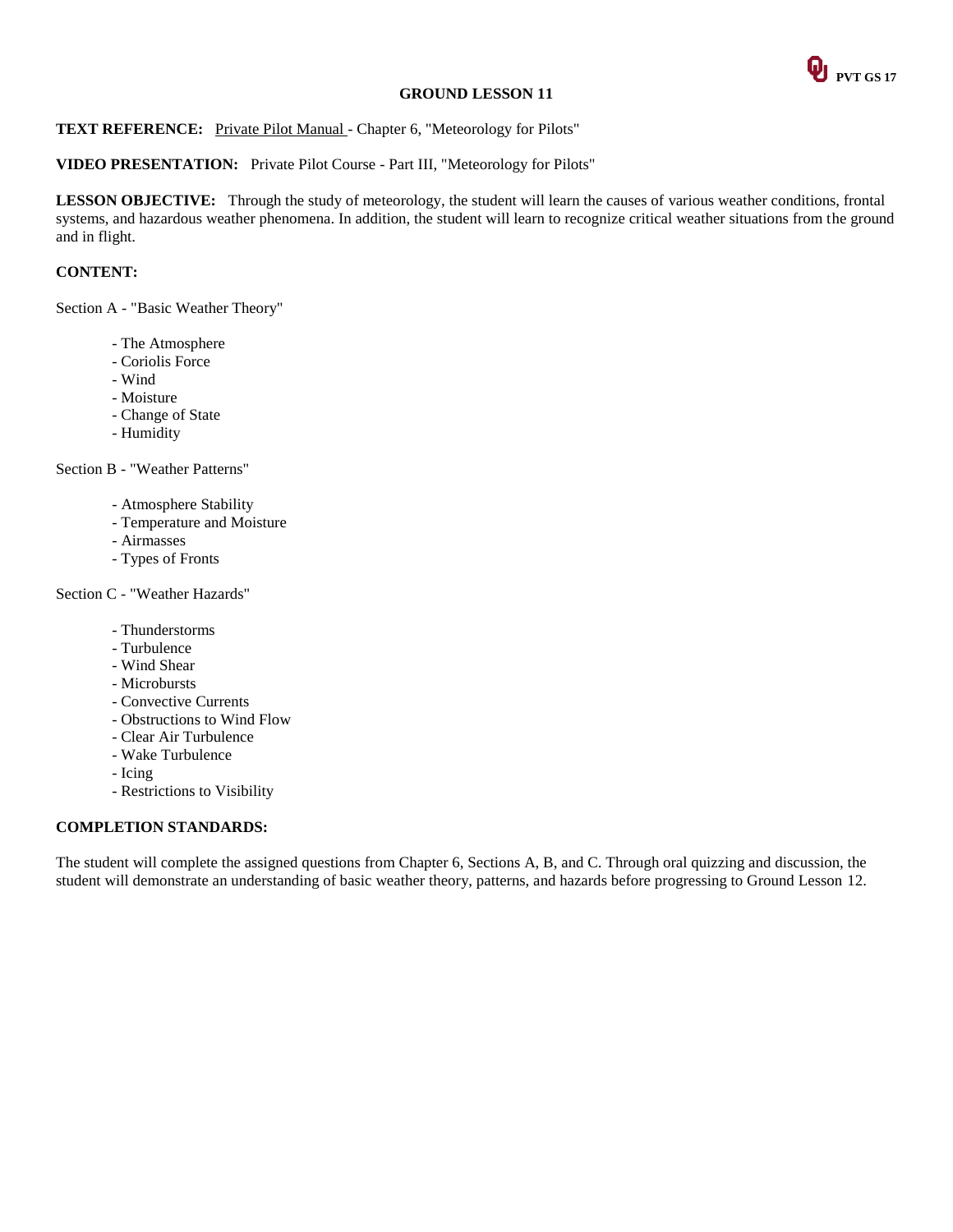

**TEXT REFERENCE:** Private Pilot Manual - Chapter 7, "Interpreting Weather Data"

**VIDEO PRESENTATION:** Private Pilot Course - Volume III, "Interpreting Weather Data"

**LESSON OBJECTIVE**: During this lesson, the student will learn how to procure and interpret weather reports, forecasts, and charts. In addition, the student will become familiar with the various sources of weather information.

## **CONTENT:**

Section A – "The Forecasting Process"

- Forecasting Methods
- Types of Forecasts
- Forecasting Accuracy and Limitations

Section B - "Printed Reports and Forecasts"

- Aviation Routine Weather Reports (METARs)
- Pilot Reports
- Terminal Aerodrome Forecasts (TAFs)
- Area Forecasts
- In-flight Advisories
- Winds and Temperatures Aloft Forecasts
- NOTAMs

Section C - "Graphic Weather Products"

- Surface Analysis Chart
- Weather Depiction Chart
- Radar Summary Chart
- Low-Level Significant Weather Prognostic Chart

Section D - "Sources of Weather Information"

- Preflight Weather Briefings
- Supplemental Weather Sources
- In-Flight Weather Services
- In-Flight Weather Advisories

## **COMPLETION STANDARDS:**

The student will complete the assigned questions from Chapter 7, Sections A, B, C, and D. Through oral quizzing and discussion, the student will demonstrate an understanding of interpreting weather data before progressing to Ground Lesson 13.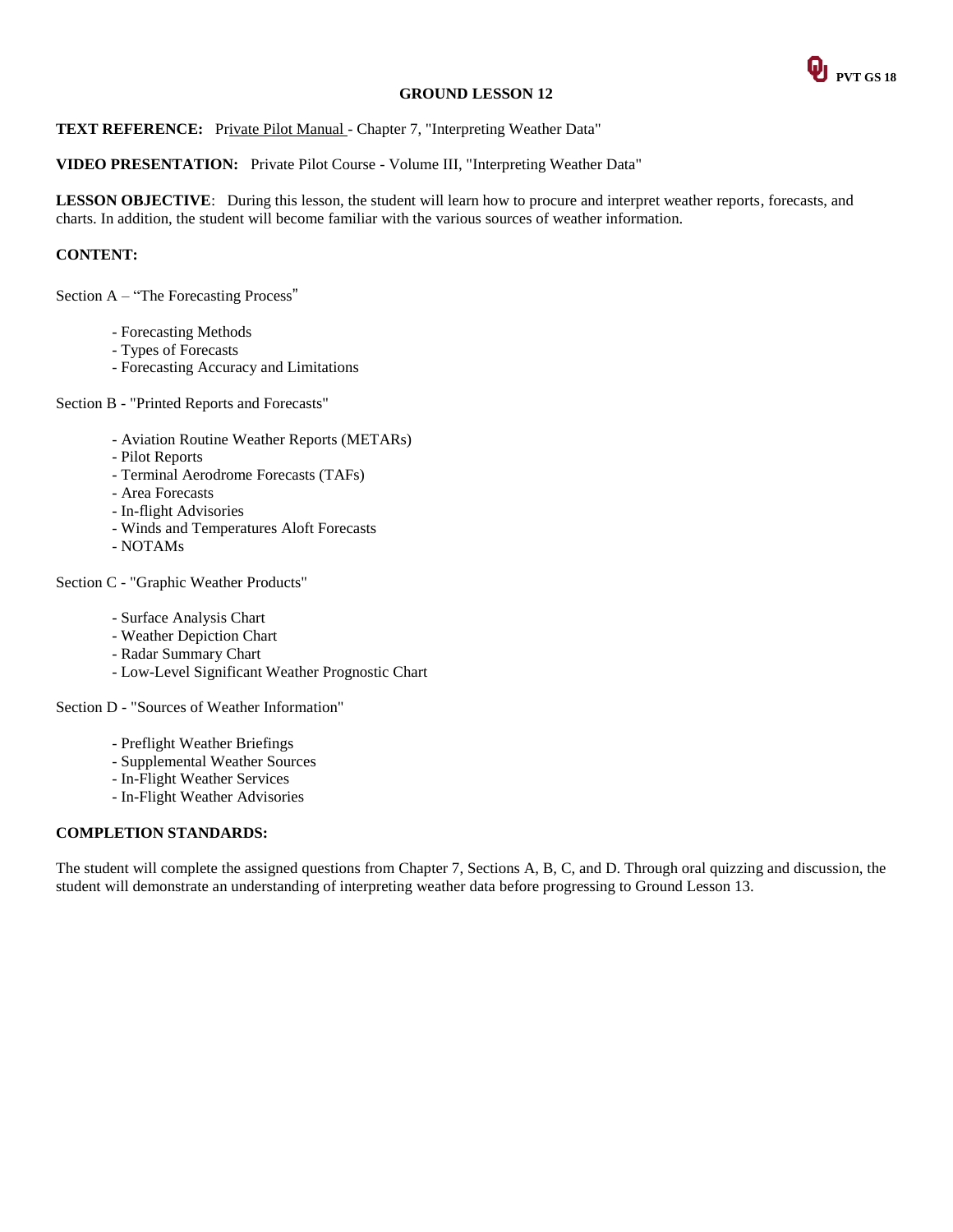

#### **TEXT REFERENCE**: Private Pilot Manual - Chapter 10, Applying Human Factors Principles≅

LESSON OBJECTIVE: The student will gain an insight into aviation physiological factors as they relate to private pilot operations. He will become familiar with cockpit resource management procedures, human factors training, and gain a basic understanding of aeronautical decision making and judgement.

## **CONTENT:**

Section A – "Aviation Physiology"

- "Vision in Flight"
	- The Eye
	- Night Vision and Scanning
	- Visual and Landing Illusions
		- Disorientation
			- Spatial Illusions
			- Motion Sickness
			- Respiration
			- Hypoxia
			- Hyperventilation

- "Aeronautical Decision Making"

- The Decision Making Process
- Pilot-in-Command Responsibility
- Workload Management
- Situational Awareness
- Applying Human Factors Training
- Planning for Alternatives if the Planned Flight cannot be completed or Delays are encountered

#### **COMPLETION STANDARDS:**

The student will complete the assigned questions from Chapter 10, Sections A and B. Through oral quizzing and discussion, the student will demonstrate an understanding of aviation decision making and physiology before progressing to Ground Lesson 14.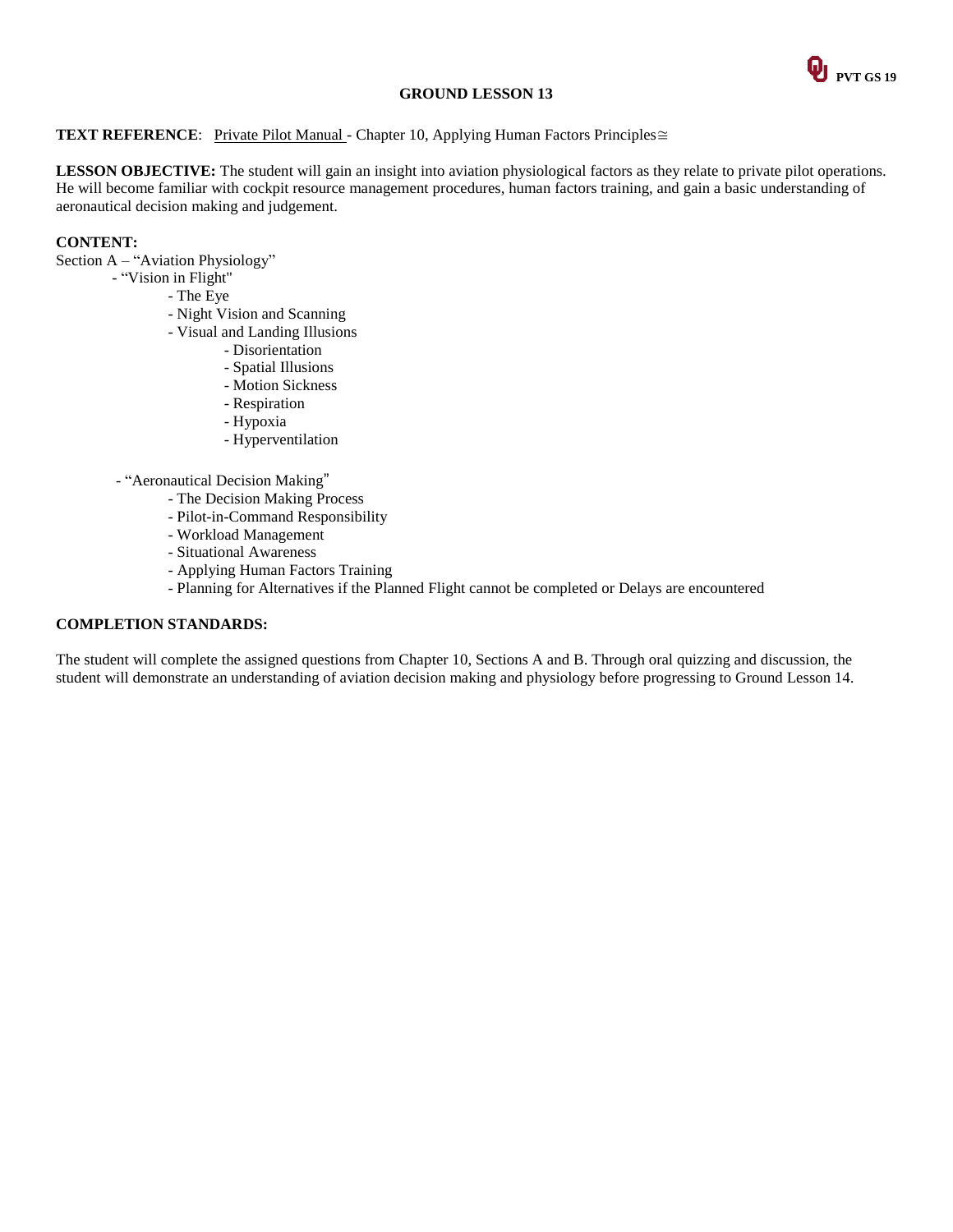

## **TEXT REFERENCE:** Private Pilot Manual - Chapter 11, "Flying Cross-Country"

**LESSON OBJECTIVE**: The student will develop a basic understanding of the planning process for a cross country flight and will become familiar with the details of flying the typical cross country trip. Weather evaluation techniques and the necessity to plan for diversions will be developed.

## **CONTENT**:

Section A – "The Flight Planning Process"

- Route Selection
- Outlook and Standard Weather Briefings
- Developing the Navigation Log
- The Flight Plan

Section B – "The Flight"

- In-Flight procedures

#### **COMPLETION STANDARDS:**

The Student will complete assigned questions from Chapter 11, Sections A and B. Through oral quizzing and discussion, the student will demonstrate an understanding of the flight planning process.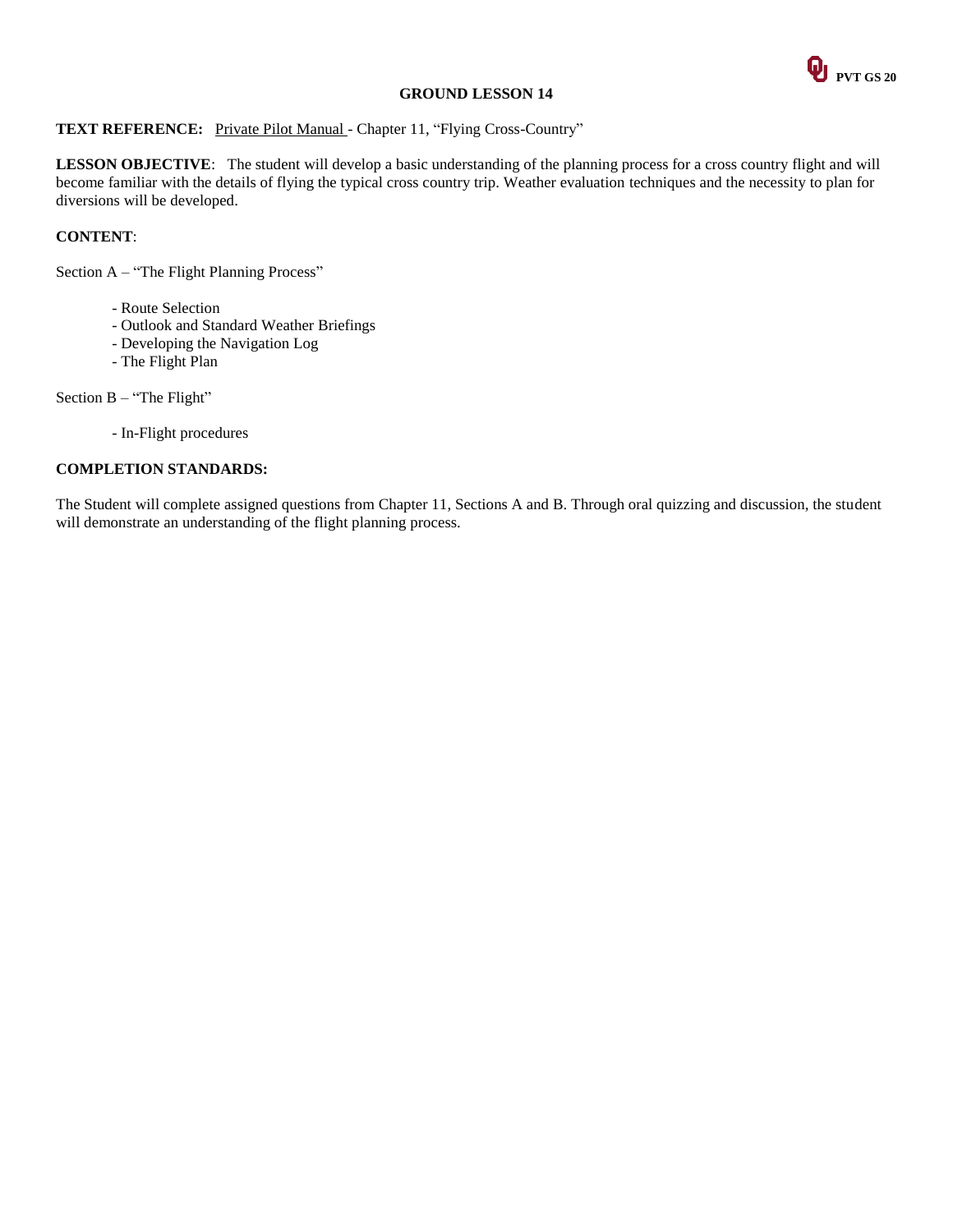

## **GROUND LESSON 15 STAGE III REVIEW**

LESSON OBJECTIVE: This period will be used to review the student's comprehension of Chapters 8 through 11 of the Private Pilot Manual and to review identified problem areas before the final exam. Questions covering this Stage will be included in the final examination.

#### **CONTENT:**

Stage III Review

- -"Airplane Performance"
- -"Navigation"
- -"Applying Human Factors Principles"
- -"Cross-Country Flying"

## **COMPLETION STANDARDS:**

This lesson and stage are complete when the student has completed the review and the instructor has reviewed each incorrect response to ensure complete understanding before the student progresses to the course final examinations.